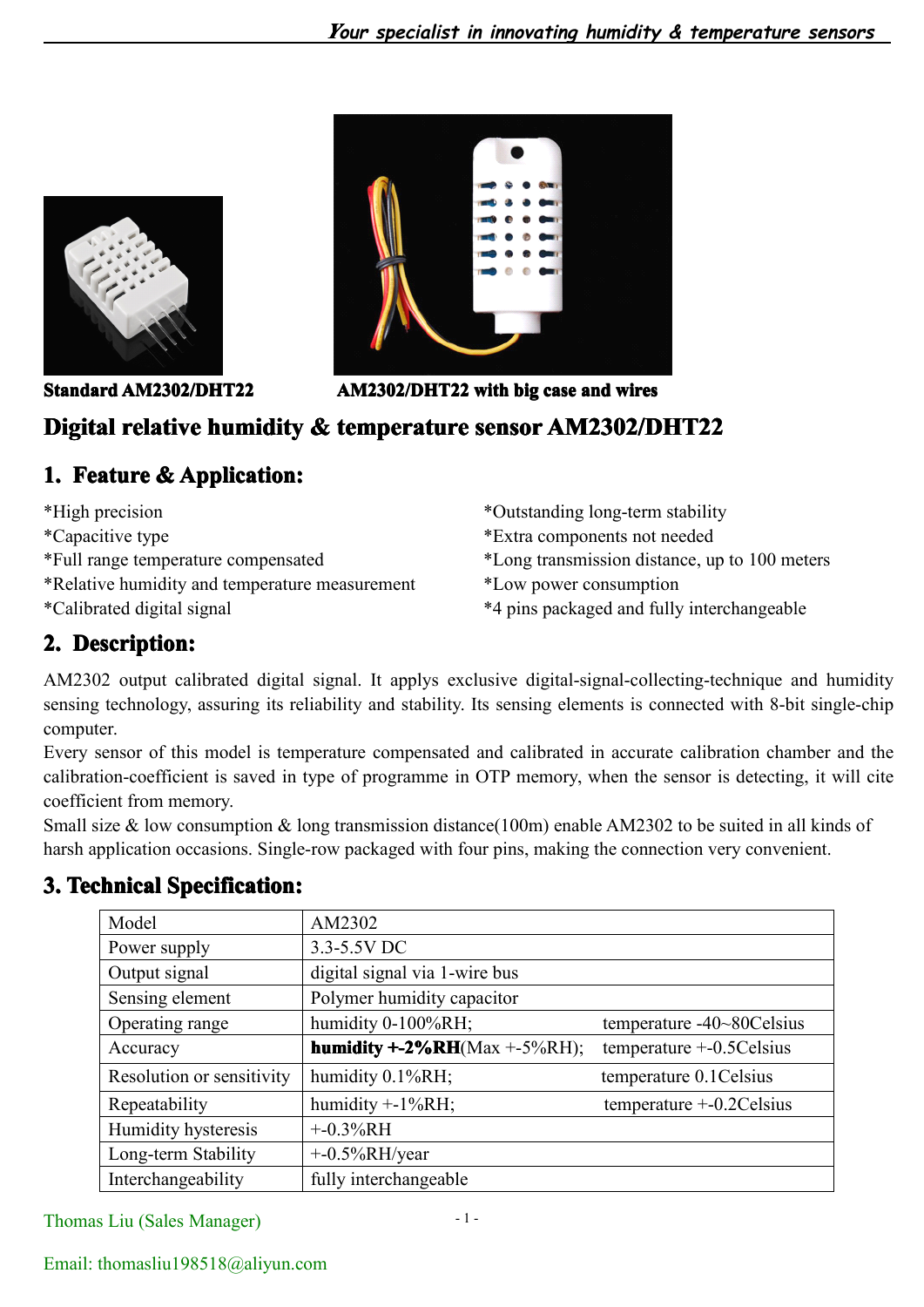## **4. Dimensions:** (unit----mm)



|     | Pin sequence number: 1234 (from left to right direction). |
|-----|-----------------------------------------------------------|
| Pin | Function                                                  |
|     | VDD-power supply                                          |
|     | DATA-signal                                               |
|     | . ND                                                      |
|     |                                                           |

**Standard AM2302's dimensions as above** 



**Big** case's dimensions as above **Red wire--power wire--powersupply, supply, Black wire--GND wire--GND wire--GND Yellow wire--Data output**

## **5. Electrical connection diagram:**



## **6. Operating specifications:**

### **(1) Power and Pins**

Power's voltage should be 3.3-5.5V DC. When power is supplied to sensor, don't sendany instruction to the sensor within one second to pass unstable status. One capacitor valued 100nF can be added between VDD and GND for wave filtering.

### **(2) Communication CommunicationCommunication and signal**

1-wire bus is used for communication between MCU and AM2302. ( Our 1-wire bus is specially designed, it's different from Maxim/Dallas 1-wire bus, so it's incompatible with Dallas 1-wire bus.) **Illustration Illustration Illustrationof our 1-wire bus:**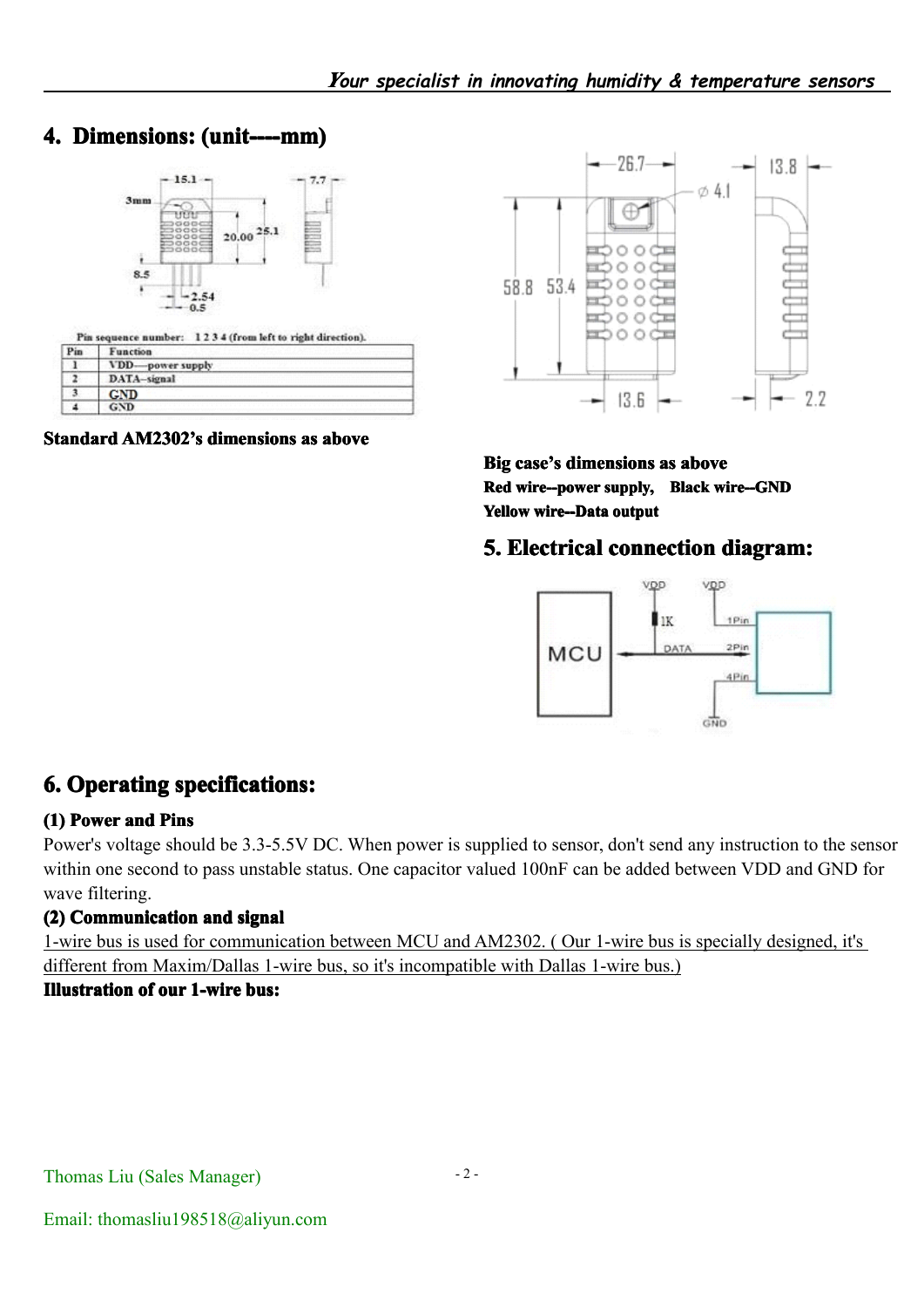### **DATA=16** bits RH data+16 bits Temperature data+8 bits check-sum Example: MCU has received 40 bits data from AM2302 as **0000 0010 1000 1100 0000 0001 0101 1111 1110 1110** 16 bits RH data 16 bits T data check sum Here we convert 16 bits RH data from binary system to decimal system, 0000 0010 1000 1100  $\rightarrow$  652 Binary system Decimal system **RH=652/10=65.2%RH RH=652/10=65.2%RHRH=652/10=65.2%RH** Here we convert 16 bits T data from binary system to decimal system,  $000000010101111 \rightarrow 351$ Binary system Decimal system **T=351/10=35.1 T=351/10=35.1**℃ When highest bit of temperature is 1, it means the temperature is below 0 degree Celsius. Example: **1**000 0000 0110 0101, T= minus 10.1℃ 16 bits T data Sum=0000 0010+1000 1100+0000 0001+0101 1111=1110 1110 **Check-sum**=the last 8 bits of Sum=1110 1110

When MCU send start signal, AM2302 change from standby-status to running-status. When MCU finishs sending the start signal, AM2302 will send response signal of 40-bit data that reflect the relative humidity and temperature to MCU. Without start signal from MCU, AM2302 will not give response signal to MCU. One start signal for one response data from AM2302 that reflect the relative humidity and temperature. AM2302 will change to standby status when data collecting finished if it don't receive start signal from MCU again.

See below figure for overall communication process, the interval of whole process must beyond 2 seconds.



1) Step 1: MCU send out start signal to AM2302 and AM2302 send response signal to MCU

#### Thomas Liu (Sales Manager)

Email: [thomasliu198518@a](mailto:thomasliu198518@yahoo.com.cn)liyun.com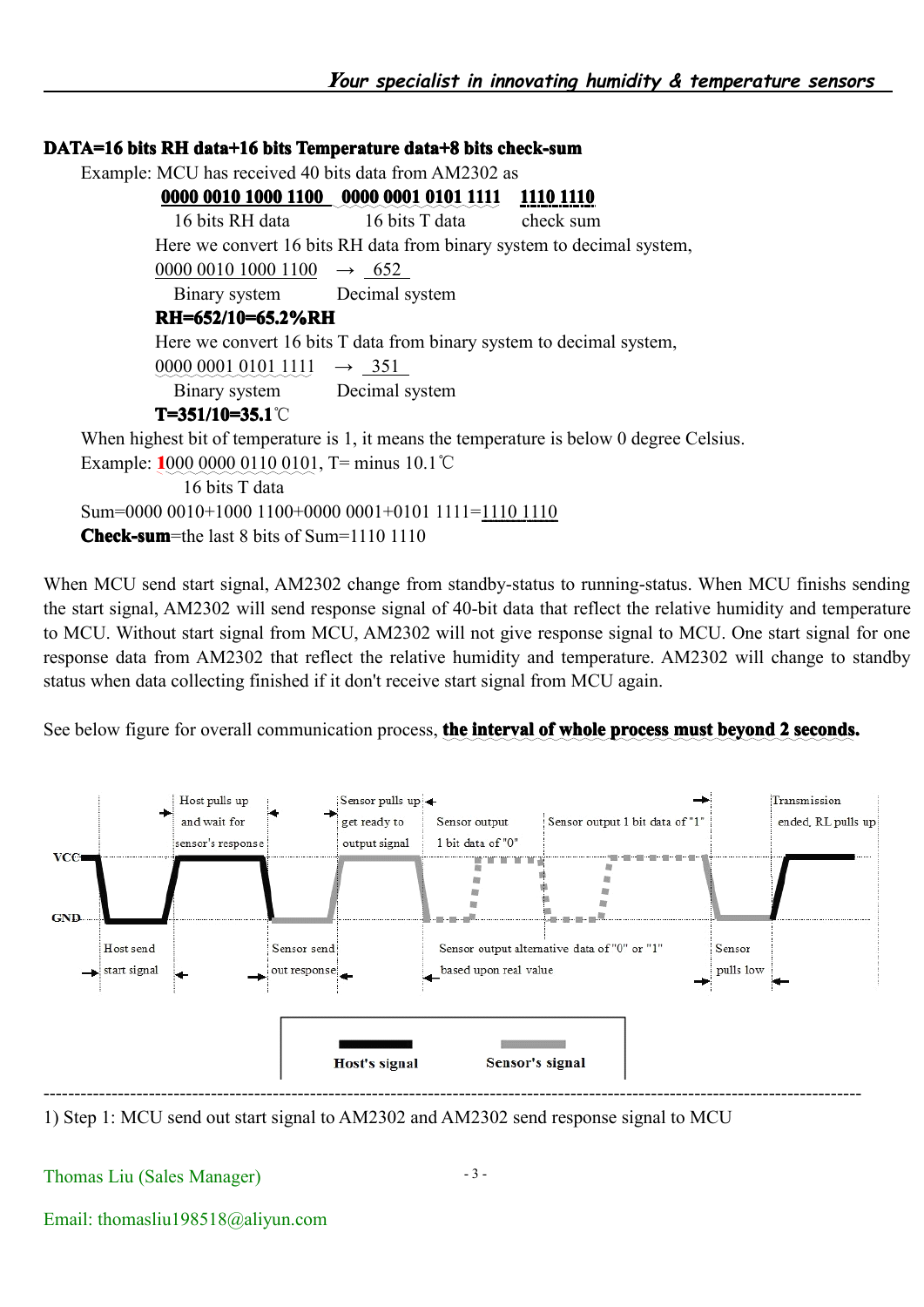Data-bus's free status is high voltage level. When communication between MCU and AM2302 begins, MCU will pull low data-bus and this process must beyond at least 1~10ms to ensure AM2302 could detect MCU's signal, then MCU will pulls up and wait 20-40us for AM2302's response.

When AM2302 detect the start signal, AM2302 will pull low the bus 80us as response signal, then AM2302 pulls up 80us for preparation to send data. See below figure:



#### 2). Step 2: AM2302 send data to MCU

When AM2302 is sending data to MCU, every bit's transmission begin with low-voltage-level that last 50us, the following high-voltage-level signal's length decide the bit is "1" or "0". See below figures:



#### $Attention:$

If signal from AM2302 is always high-voltage-level, it means AM2302 is not working properly, please check the electrical connection status.

Thomas Liu (Sales Manager)

Email: [thomasliu198518@a](mailto:thomasliu198518@yahoo.com.cn)liyun.com